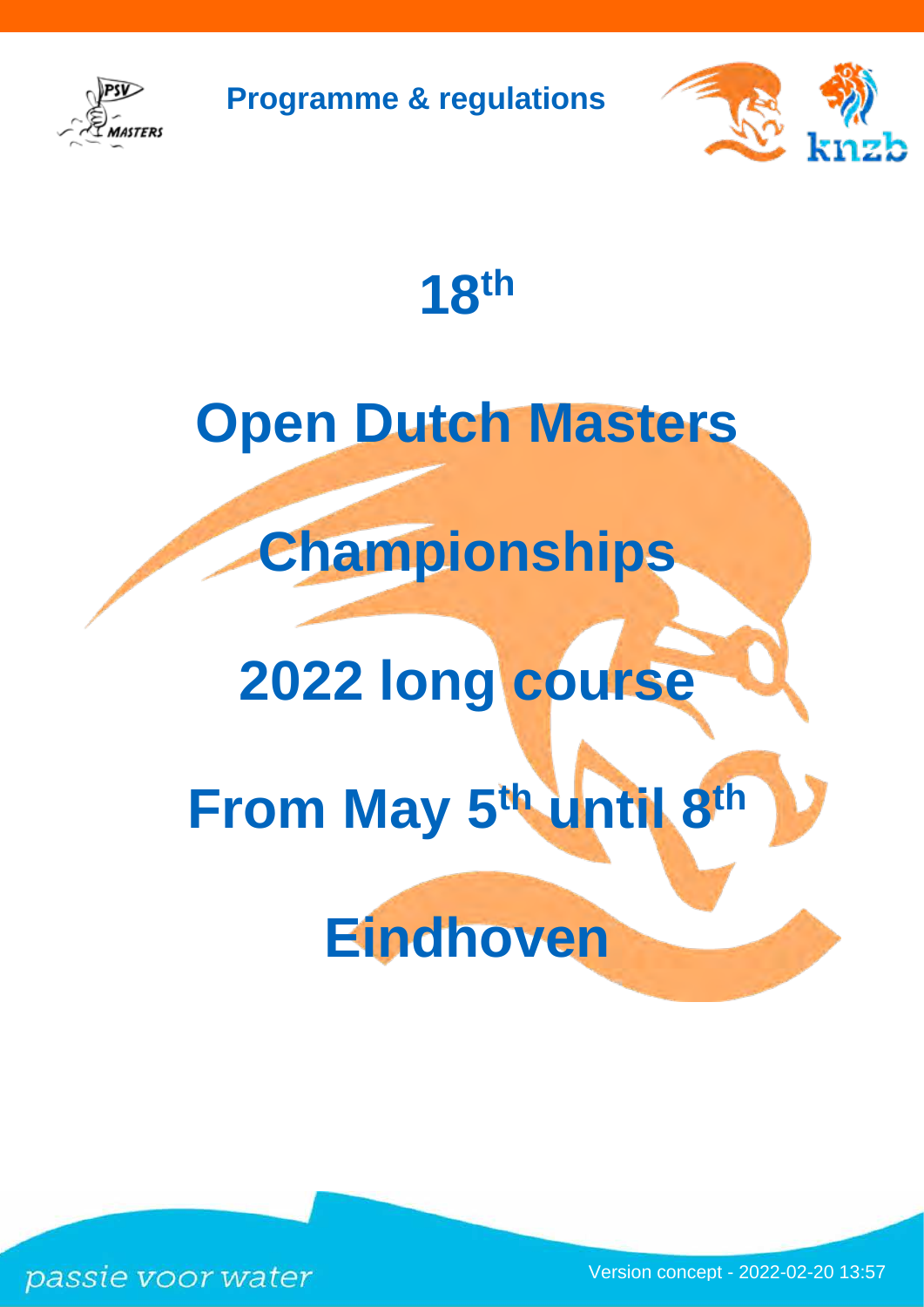

# 18<sup>th</sup> ODMC long course<br>From May 5<sup>th</sup> until 8<sup>th</sup> 2022 Eindhoven Programme & regulations



#### <span id="page-1-0"></span>**General**

The 18<sup>th</sup> ODMC 2022 long course will be organised from Thursday 5<sup>th</sup> until Sunday 8<sup>th</sup> May in Eindhoven. Pieter van den Hoogenband Zwemstadion Address: Antoon Coolenlaan 1, 5644 RX Eindhoven, tel.nr. +31 (0)40 238 1139. Indoor pool, length 50 metres, 10 lanes, electronic timing. Warmup pool, length 25 metres, 8 lanes. Organised by the Taskforce Masters Swimming of the KNZB in cooperation with PSV Masters.

| 2.3                                                                          |  |
|------------------------------------------------------------------------------|--|
|                                                                              |  |
| 4. HEATS, SEEDING, START LISTS, WITHDRAWALS AND TAKING OUT OF COMPETITION  5 |  |
|                                                                              |  |
|                                                                              |  |
|                                                                              |  |
|                                                                              |  |
|                                                                              |  |
|                                                                              |  |
|                                                                              |  |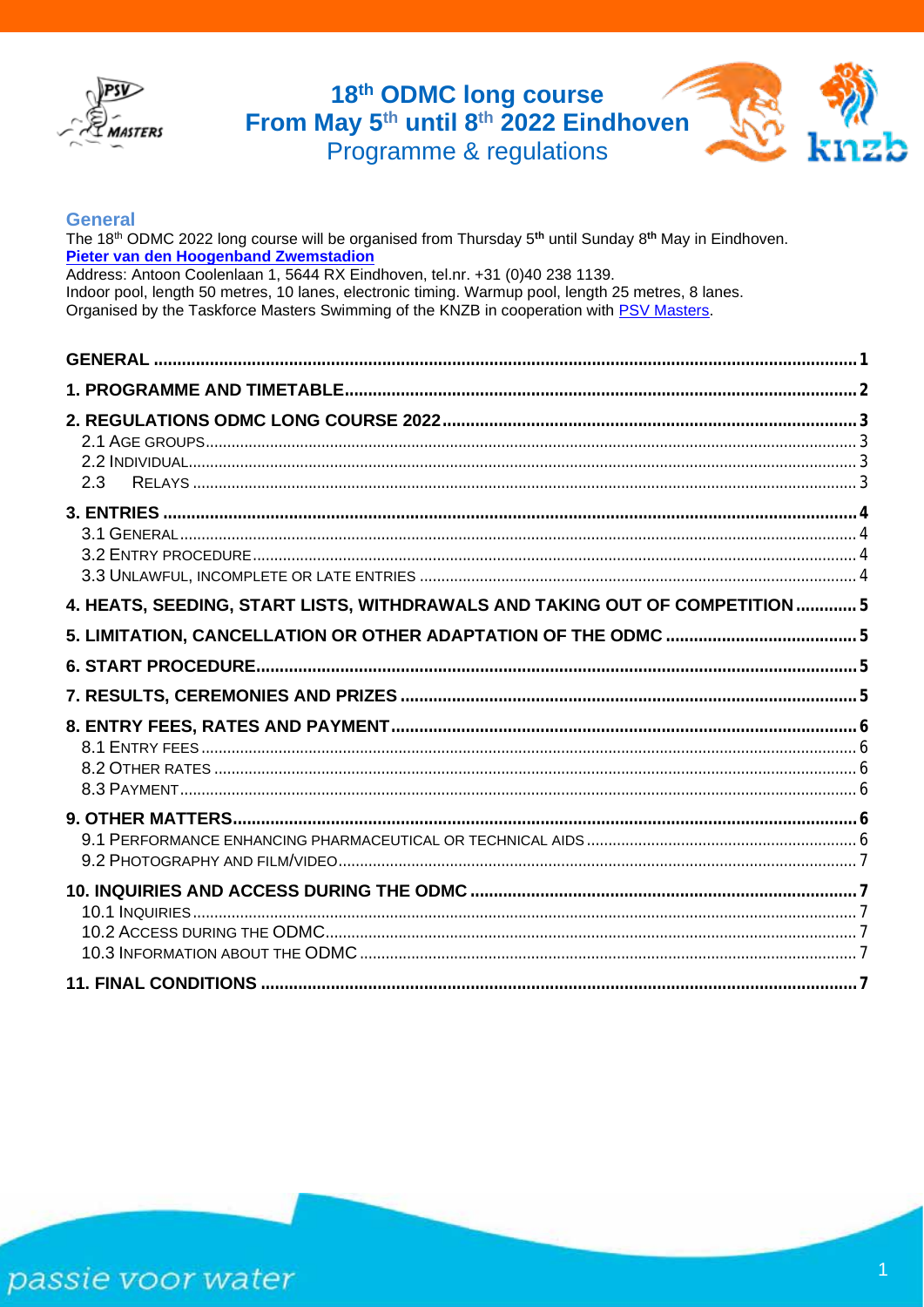

### <span id="page-2-0"></span>**1. Programme and timetable**

Please note that the breaks in the sessions will be inserted after creating the start lists.

|    | Day 1 Thursday afternoon session 1 |                 |    | Day 3 Saturday afternoon session 5 |                 |
|----|------------------------------------|-----------------|----|------------------------------------|-----------------|
|    | 1500m freestyle                    | Men             | 21 | 50m backstroke                     | Women           |
|    | 1500m freestyle                    | Women           | 22 | 50m backstroke                     | Men             |
|    |                                    |                 | 23 | 200m butterfly                     | Women           |
|    | Day 2 Friday morning session 2     |                 | 24 | 200m butterfly                     | Men             |
| 4  | 400m freestyle                     | Men             | 25 | 100m breaststroke                  | Women           |
| 5  | 400m freestyle                     | Women           | 26 | 100m breaststroke                  | Men             |
| 6  | 100m backstroke                    | Men             | 27 | 200m freestyle                     | Women           |
|    | 100m backstroke                    | Women           | 28 | 200m freestyle                     | Men             |
|    |                                    |                 |    | <b>Break 5min</b>                  |                 |
|    | Day 2 Friday afternoon session 3   |                 |    | 4x50m freestyle                    | Women/Men/Mixed |
| 8  | 50m butterfly                      | Men             |    |                                    |                 |
| 9  | 50m butterfly                      | Women           |    | Day 4 Sunday morning session 6     |                 |
| 10 | 200m breaststroke                  | Men             | 30 | 800m freestyle                     | Men             |
| 11 | 200m breaststroke                  | Women           | 31 | 400m medley                        | Women           |
| 12 | 100m freestyle                     | Men             |    | <b>Break 5min</b>                  |                 |
| 13 | 100m freestyle                     | Women           |    | 4x100m freestyle                   | Women/Men/Mixed |
| 14 | 200m medley                        | Men             |    |                                    |                 |
| 15 | 200m medley                        | Women           |    | Day 4 Sunday afternoon session 7   |                 |
|    | <b>Break 5min</b>                  |                 | 34 | 200m backstroke                    | Men             |
|    | 4x200m freestyle                   | Women/Men/Mixed | 35 | 200m backstroke                    | Women           |
|    |                                    |                 | 36 | 50m freestyle                      | Men             |
|    | Day 3 Saturday morning session 4   |                 | 37 | 50m freestyle                      | Women           |
|    | 800m freestyle                     | Women           | 38 | 100m butterfly                     | Men             |
| 18 | 400m medley                        | Men             | 39 | 100m butterfly                     | Women           |
|    | <b>Break 5min</b>                  |                 | 40 | 50m breaststroke                   | Men             |
|    | 4x100m medley                      | Women/Men/Mixed | 41 | 50m breaststroke Women             |                 |
|    |                                    |                 |    | <b>Break 5min</b>                  |                 |
|    | <b>Overview sessions</b>           |                 |    | 4x50m medlev                       | Women/Men/Mixed |

|                       | Session Warmup Start End |                   |  |  |  |  |  |  |
|-----------------------|--------------------------|-------------------|--|--|--|--|--|--|
| Thursday 5 May 2022   |                          |                   |  |  |  |  |  |  |
| 1                     |                          | 11:30 12:30 18:00 |  |  |  |  |  |  |
| Friday 6 May 2022     |                          |                   |  |  |  |  |  |  |
| $\overline{2}$        |                          | 08:00 09:00 12:00 |  |  |  |  |  |  |
| 3                     |                          | 12:00 13:00 18:00 |  |  |  |  |  |  |
| Saturday 7 May2022    |                          |                   |  |  |  |  |  |  |
| 4                     |                          | 08:00 09:00 12:00 |  |  |  |  |  |  |
| 5                     |                          | 12:00 12:30 18:00 |  |  |  |  |  |  |
| <b>Masters Buffet</b> |                          | 18:00 20:00       |  |  |  |  |  |  |
| Sunday 8 May 2022     |                          |                   |  |  |  |  |  |  |
| 6                     |                          | 08:00 09:00 12:00 |  |  |  |  |  |  |
|                       |                          | 12:00 13:00 17:30 |  |  |  |  |  |  |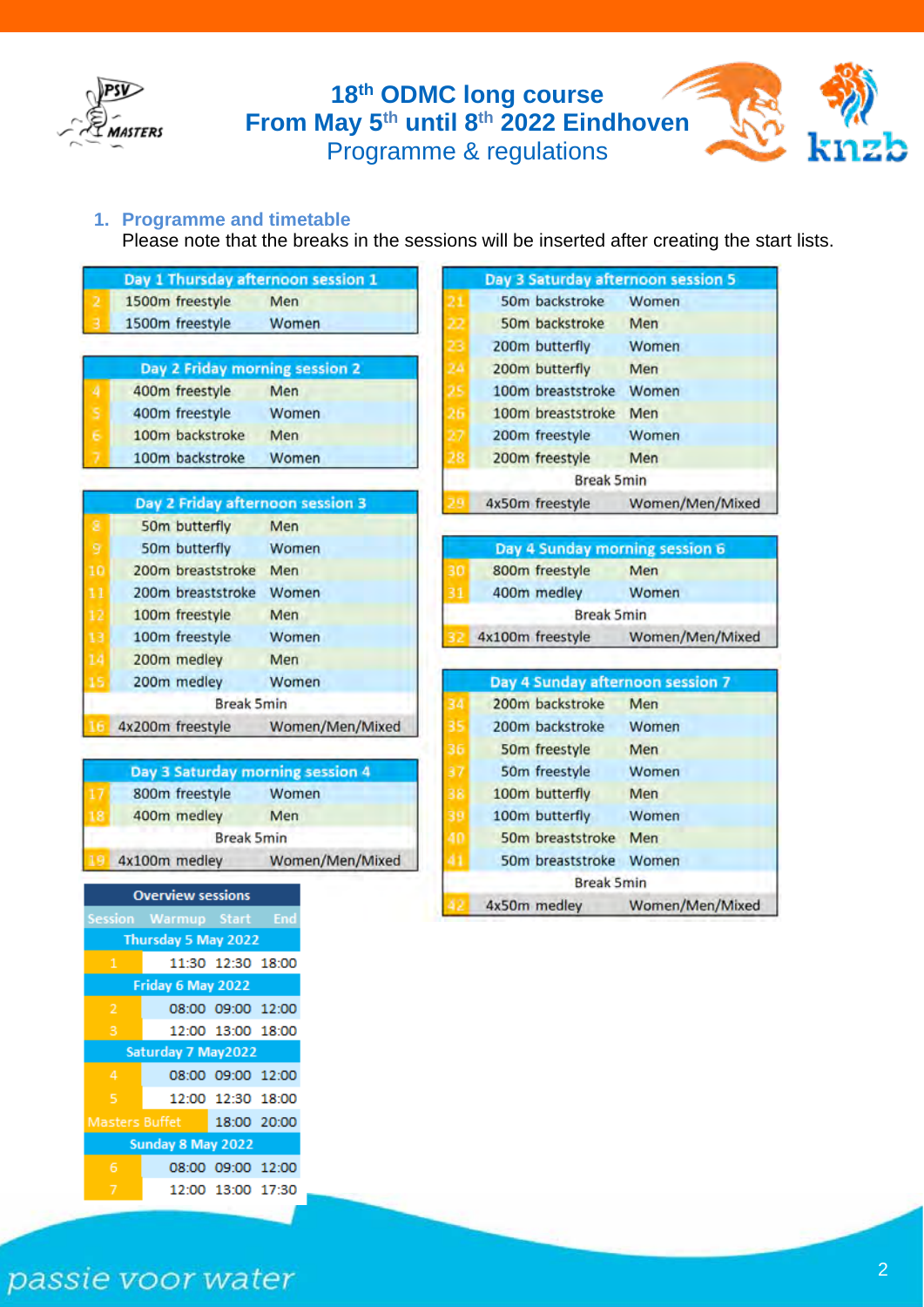

#### <span id="page-3-1"></span><span id="page-3-0"></span>**2. Regulations ODMC long course 2022**

#### **2.1 Age groups**

#### Individual

| $-20+1998-2002$ | $-50+1968-1972$ | $-80+1938-1942$ |
|-----------------|-----------------|-----------------|
| $-25+1993-1997$ | $-55+1963-1967$ | $-85+1933-1937$ |
| $-30+1988-1992$ | $-60+1958-1962$ | $-90+1928-1932$ |
| $-35+1983-1987$ | $-65+1953-1957$ | - etc.          |
| $-40+1978-1982$ | $-70+1948-1952$ |                 |
| $-45+1973-1977$ | $-75+1943-1947$ |                 |

#### <span id="page-3-2"></span>Relays

80+, 100+, 120+, 160+, 200+, 240+, 280+, 320+, 360+ etc.

#### **2.2 Individual**

- A swimmer may enter a maximum of 2 individual events per session.
- Entry times have to be verifiable and swum **from January 1st, 2018** onwards.
- Entries without an entry time will not be accepted.
- Entry times need to be:
	- o swum at an official competition sanctioned by a national swimming federation<br>contound on www.swimrankings.net.
	- found on [www.swimrankings.net.](https://www.swimrankings.net/)
	- if you cannot comply with the above you will need to attach the official results of the competition in question to your entry.
	- o the fastest time of this qualifying period. Times swum in 25m and 50m pools may be used. Recommended is to choose the course length that gives the most points (see the information on 'Limitation').
- Times made in unofficial competitions or in unlawful starts will not be accepted.
- Times made by the first swimmer in a relay will be accepted, as long as they were marked in the official results.
- <span id="page-3-3"></span>Split times may be used as entry times, as long as they were marked in the official results.

#### **2.3 Relays**

- More than one relay team per club may be entered in an event.
- The swimmers in a relay do not have to have official times in the specific distance. However be sure that the entry time of the relay is realistic.
- **Attention!** All relays will be placed in the appropriate age group based on the sum of the age of the individual participants (per 31 December of the year of competition). Relay teams with one or more 20+ participants are excluded from European and World Masters record and LEN and FINA rankings.
- A swimmer will only be allowed to swim in one team in each relay event.
- Replacing swimmers in a relay is only allowed if the gender and age group of the relay remains the same (Women/Men/Mixed).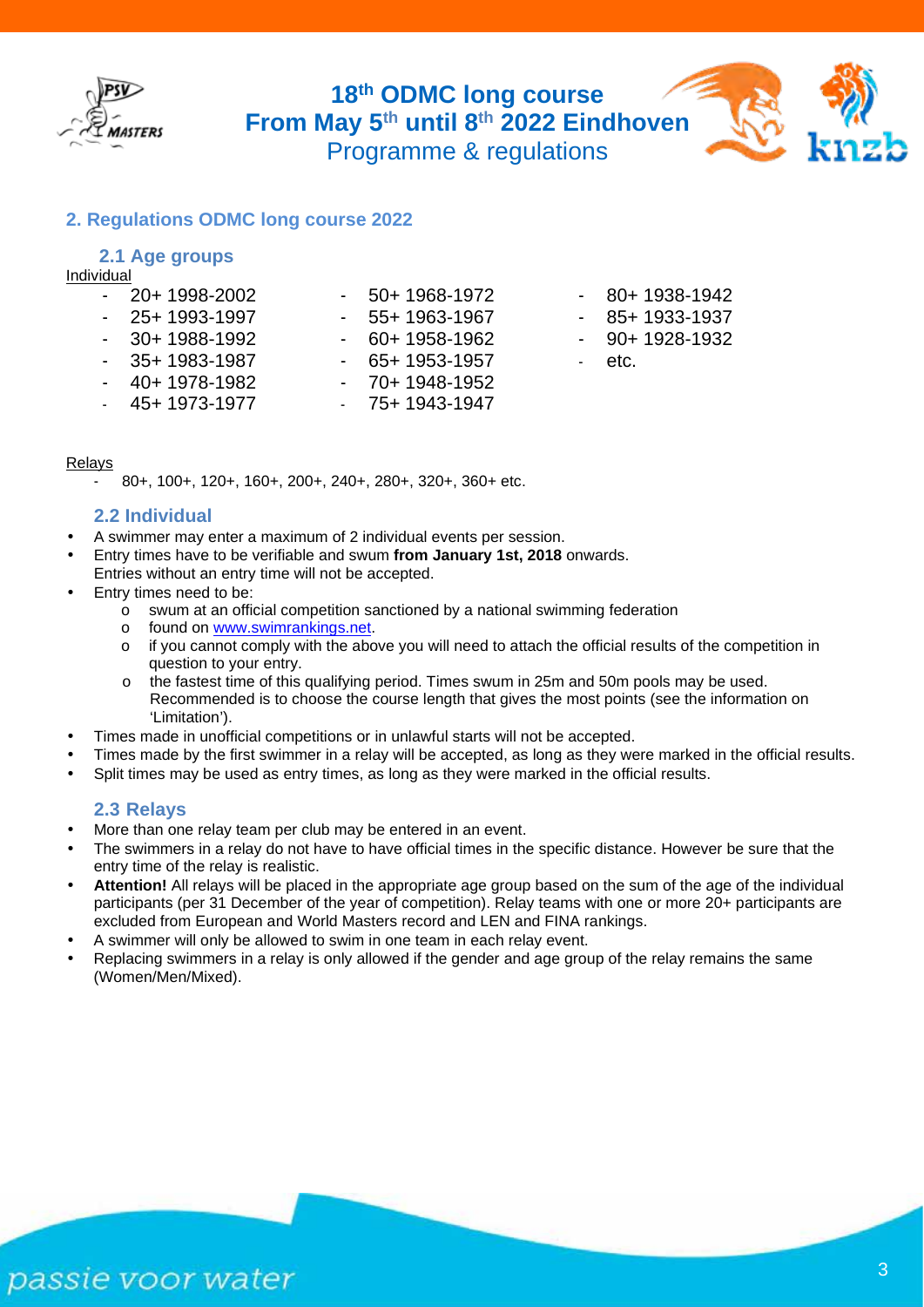



#### <span id="page-4-1"></span><span id="page-4-0"></span>**3. Entries**

#### **3.1 General**

- Sending entries is possible **from Saturday, March 12th 2022**. The closing date to register for foreign clubs is on **Friday, April 8th 2022, 23:59h (CEST - UTC+2)**
- Entries that are sent in later, changed or added after April  $10<sup>th</sup>$ , will be processed until the list of participants has been published with an administrative charge (see C 14.1).
- Entries will only be accepted if they are sent in by the (Masters) swimming secretariat of the club in question.
- If a swimmer wishes to attempt a European Masters Record, this should be noted at the KNZB entry form (MS Word). The record form can be found on the KNZB [website.](https://www.knzb.nl/english/open_dutch_masters_championships_long_course/)

#### <span id="page-4-2"></span>**3.2 Entry procedure**

- The entry can only be made with the aid of a computer program that is Lenex v3 compatible.
- The lxf invitation file can be found on the [Championships website.](https://mastersprint.nl/odmc2022lc/?lang=en)
- You can send your registration with accompanying files only via [this form](https://www.formdesk.com/knzb/entriesODMC)
- You must upload the following files in the form:
	- o 1 x lxf (Lenex v3 compatible) with all digital data for the competition programme.<br>  $\circ$  1 x pdf with an overview of all events to be swum, ordered by swimmer, including
	- 1 x pdf with an overview of all events to be swum, ordered by swimmer, including license number, place and date where the entry time was swum, and the names of relay swimmers.
	- o 1 x doc, the record request form (if necessary).
- So, three files, including in all files **the name of your club**, according to the following format:
	- o 2022-05-07=(Your Swim Club name)-ODMC2022lc-entry.lxf
	- o 2022-05-07=(Your Swim Club name)-ODMC2022lc-entry.pdf<br>○ 2022-05-07=(Your Swim Club name)-ODMC2022lc-recordfor
	- 2022-05-07=(Your Swim Club name)-ODMC2022lc-recordform.doc (if necessary)
- Note: All file names should include your club name.
- Note: Please fill in your correct email address, otherwise we cannot reply.
- Note: The lxf-file must contain the contact details of the (masters) competition secretariat.
- When you register via [the form,](https://www.formdesk.com/knzb/entriesODMC) you will receive a confirmation of receipt twice:
	- 1. An automatic notification that the [entry form](https://www.formdesk.com/knzb/entriesODMC) has been received. Call or e-mail if you have not received it (see the last sheet of these regulations for inquiries).
	- 2. A personal confirmation from the organisation that the entry procedure has been followed correctly. Only with this second confirmation has your entry certainly been received.

The first notification will follow quickly. For the second confirmation we strive to a maximum of 24 hours. **Note:** This can be longer around holidays and the moment of entry closing time.

#### <span id="page-4-3"></span>**3.3 Unlawful, incomplete or late entries**

- Entries that are sent in later, changed or added after the closure date will be processed until the list of participants has been published with an administrative charge (see [Tarievenlijst](https://www.knzb.nl/vereniging__wedstrijdsport/bestuur__organisatie/beleid__organisatie/contributie__tarieven/) C 14.1)
- Lists of participants will be published on the [Championships website](https://mastersprint.nl/odmc2022lc/?lang=en) once the entries have been processed. After this, changes in the entries and new entries will not be processed.
- Incomplete entries and entries that have been received after publication of the participants cannot be processed.

passie voor water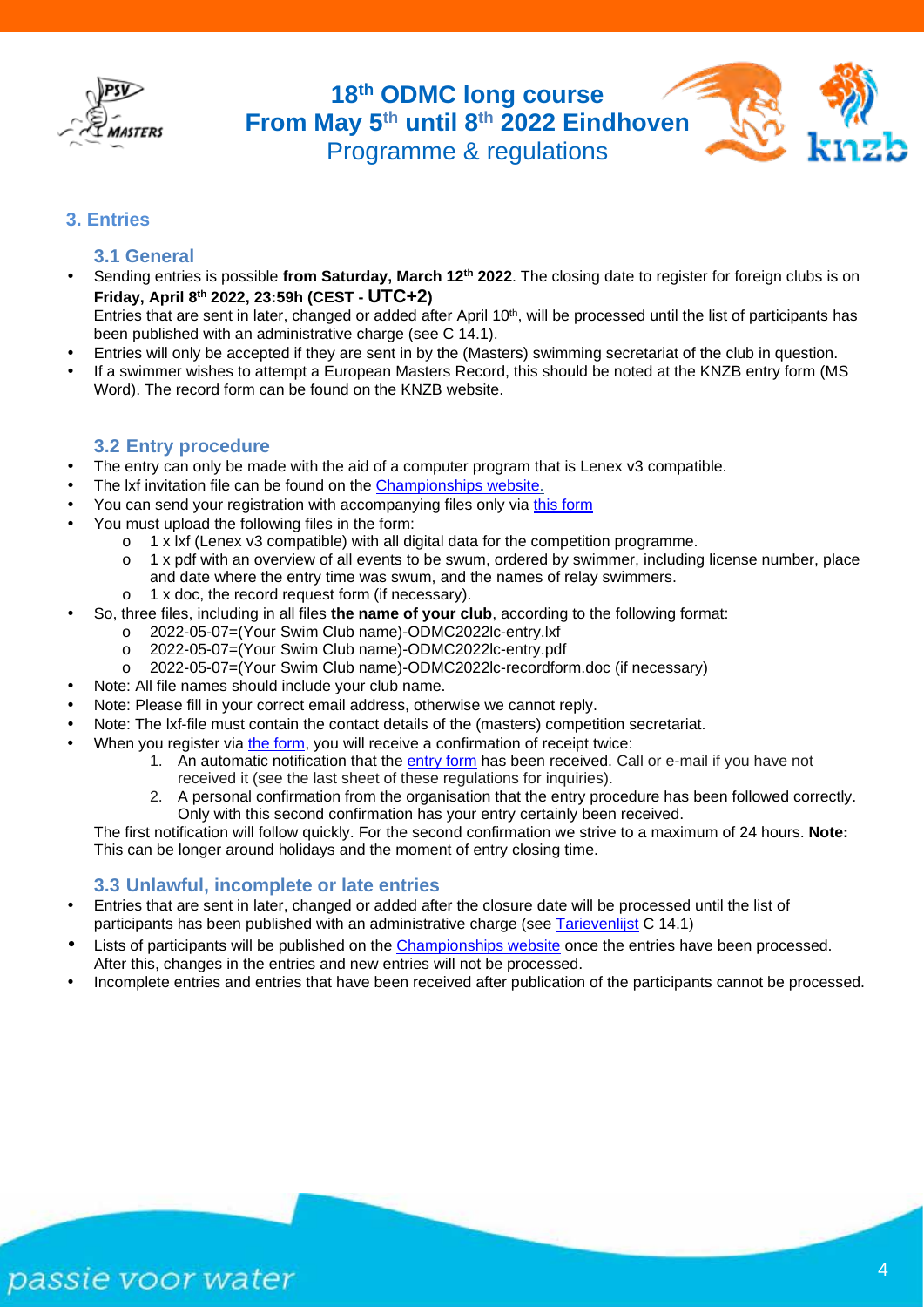



#### <span id="page-5-0"></span>**4. Heats, seeding, start lists, withdrawals and taking out of competition**

- All heats will be seeded on entry times.
- Start lists will be published on the [Mastersprint Live Timing webpagina](https://mastersprint.nl/live) 1 hour before the start of the session at the latest.
- Withdrawals must be in possession of meet secretariat at the latest before the start of the first officials meeting of the meet day (that is before the first warming up of that day).
- Later withdrawals will be sanctioned
- Changes in relay teams must be made by submitting a written document to the meet secretariat before the start of the warming up of the session in which the relay will be swum.
- Not started (NG) will be sanctioned per start!
- <span id="page-5-1"></span>The referees may decide to take a participant out of the competition if this swimmer will exceed his entry time by a large margin.

#### **5. Limitation, cancellation or other adaptation of the ODMC**

- If at the closing date there are more entries than can be processed per planned session duration, the organisation reserves the right to limit the entries. This in consultation with the KNZB Taskforce Masters Swimming.
- Limitation will be based on a percentage of the World Masters Records (WMR) according to the following formula:
	- o Points = WMR/entry time\*1000 + Category Age
	- o Here the WMR will be used of the course length in which the entry time is swum
- Swimmers of Age Category 65+ and older will not be limited on the 50m distances. Swimmers of Age Category 80+ and older will also not be limited on the 100m distances.
- In case of limitation there will be a reserve list in order of points.
- If at the closing date for entries there are fewer than 3000 starts, the organisation reserves the right to cancel or adapt these championships, after conferring with the KNZB Taskforce Masters Swimming. This will be communicated to those concerned at the latest within a week after the closing date.

#### <span id="page-5-2"></span>**6. Start procedure**

- There is no marshalling area. Swimmers have to make sure themselves to be at the start on time. There will be no waiting.
- There will be overhead starts (except the relays).
- After finishing swimmers must stay in their own lane, to the side and at a distance of least 1 metre from the electronic touchpad. After the start of the next heat, or after directions from the officials, swimmers should leave the water as soon as possible.

#### <span id="page-5-3"></span>**7. Results, Ceremonies and prizes**

- Results will be posted on central locations in the pool and placed as soon as possible on the [Mastersprint Live](https://mastersprint.nl/live)  [Timing webpagina.](https://mastersprint.nl/live)
- Prizes may be picked up at the prizes table. Prizes that are not picked up will not be sent afterwards.
- Swimmers who have swum a National, European or World Masters Record may be called for an extra ceremony. Absence from this ceremony means no prize.
- There will be golden, silver and bronze medals awarded per age group in each individual event. Medals are awarded to the Dutch top 3 regardless of overall ranking.

# passie voor water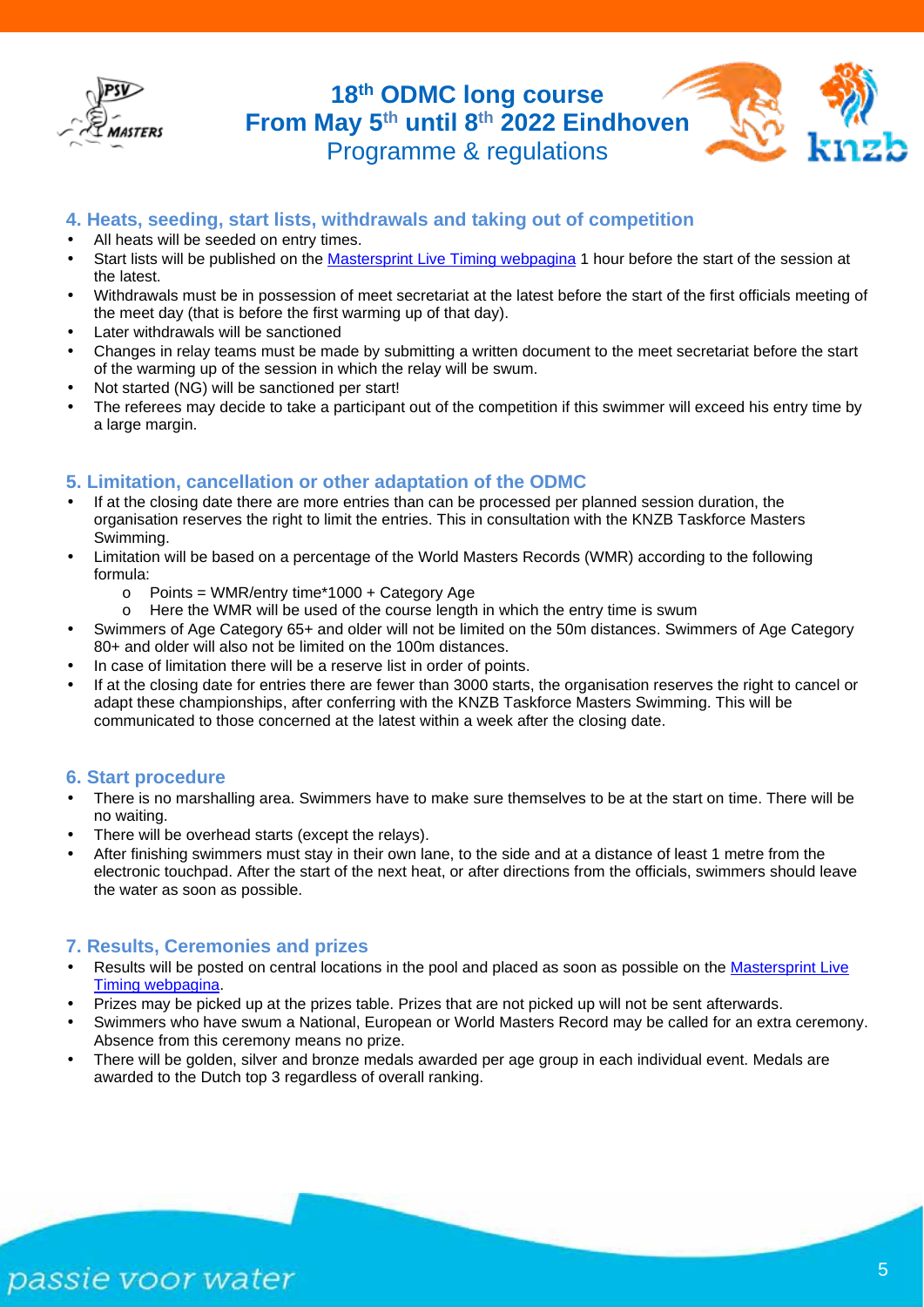



#### <span id="page-6-1"></span><span id="page-6-0"></span>**8. Entry fees, rates and payment**

#### **8.1 Entry fees**

Entry fees for the Dutch Championships are:

- Individual events 50 t/m 400m  $68,50$  per start
- Individual events 800 & 1500m  $\epsilon$  10,00 per start
- Relays  $\epsilon$  20.00 per start
- <span id="page-6-2"></span>In case of sickness or cancellations after the close date of registration the entry fees are still indebted.

#### **8.2 Other rates**

- Admittance is free.
- Start lists per session by pre-order  $\epsilon$  1,00 Note: number of start lists entered in the entry form
- Start list per session (sale during ODMC)  $\epsilon$  1.50 Note: while they're still available
- Masters buffet after session 5 (not only for competitors):<br>  $\circ$  Entered in the entry form (pre-order)  $\epsilon$  15.00
	-
	- o Entered in the entry form (pre-order)<br>  **During tournament**
- 
- $\epsilon$  17,50 (limited availability only!)<br>vears old  $\epsilon$  10.00  $\circ$  Children up to 10
- <span id="page-6-3"></span>Please indicate in the entry form whether there are allergies that need to be taken into account and what kind of allergies these are.

#### **8.3 Payment**

- Foreign participants must pay 100 euros deposit per club. The deposit will be refunded after the championships by bank transfer, minus any applicable sanctions.
- **Foreign clubs** must transfer the entry fees (including fees for start lists and buffets) and the
- € 100 deposit before the closing date (April 10th) but **no later than April 15th to:**
	- Name : PSV Masters
	- City : Eindhoven<br>
	IBAN NI 92 RAB
	- IBAN : NL92 RABO 0146 1270 56<br>BIC/SWIFT : RABONL2U
	- : RABONL2U

With payment details: Entry fee ODMC2022lc-"*name swim Club*".

Please note all bank charges are for your own account.

*\*Only if the entry fees have been transferred to the organisation in time, i.e. by Friday April 15th at the latest, the entries of the club will be processed and will be published on the entry list.* 

#### <span id="page-6-5"></span><span id="page-6-4"></span>**9. Other matters**

#### **9.1 Performance enhancing pharmaceutical or technical aids**

Doping controls are laid down in the doping regulations of the Institute for the Sport Judiciary (Dutch: Instituut voor Sport Rechtspraak, ISR). The doping procedures are described herein and apply to all competitive athletes who participate in a competition organised under the responsibility of the KNZB and / or one or more of its